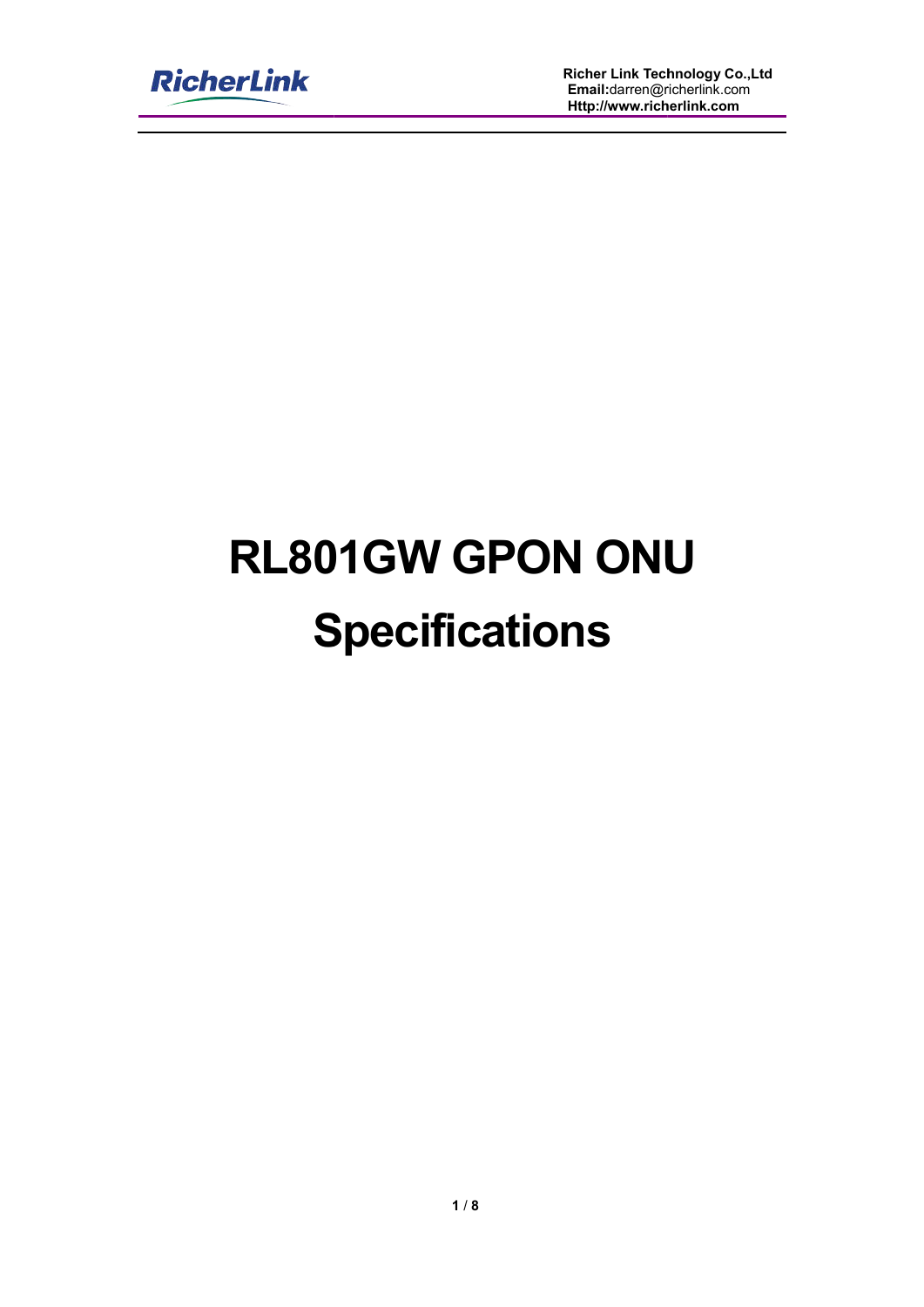

| Version           | <b>Date</b>                              | <b>Author</b> | <b>Reviewers</b> | Remark                                |
|-------------------|------------------------------------------|---------------|------------------|---------------------------------------|
| V1.0              | 2017/2/18                                |               |                  | Shall not disclose to any third party |
|                   |                                          |               |                  |                                       |
|                   |                                          |               |                  |                                       |
|                   |                                          |               |                  |                                       |
|                   |                                          |               |                  |                                       |
|                   |                                          |               |                  |                                       |
|                   |                                          |               |                  |                                       |
|                   |                                          |               |                  |                                       |
|                   |                                          |               |                  |                                       |
|                   |                                          |               |                  |                                       |
|                   |                                          |               |                  |                                       |
|                   |                                          |               |                  |                                       |
|                   |                                          |               |                  |                                       |
|                   |                                          |               |                  |                                       |
|                   |                                          |               |                  |                                       |
|                   |                                          |               |                  |                                       |
|                   |                                          |               |                  |                                       |
|                   |                                          |               |                  |                                       |
|                   |                                          |               |                  |                                       |
|                   |                                          |               |                  |                                       |
|                   |                                          |               |                  |                                       |
|                   |                                          |               |                  |                                       |
|                   |                                          |               |                  |                                       |
|                   |                                          |               |                  |                                       |
|                   |                                          |               |                  |                                       |
|                   |                                          |               |                  |                                       |
|                   |                                          |               |                  |                                       |
|                   |                                          |               |                  |                                       |
|                   |                                          |               |                  |                                       |
|                   |                                          |               |                  |                                       |
|                   |                                          |               |                  |                                       |
|                   |                                          |               |                  |                                       |
| Copyright Notice: | © 2017 Richer Link. All rights reserved. |               |                  |                                       |

This document is copyright owned by Richer Link Technology Co., Ltd. It refers to proprietary information of Richer Link Technology Co.,Ltd, any entity unit or individual cannot use and leak any images, data, and other information which contains without written permission by Richer Link Technology Co.,Ltd. The information in this document will be updated continually with the progress of Richer Link Technology Co., Ltd. And Richer Link Technology C Co., Ltd. will not notice any such update information. and other information which contains without written permission by Richer Link Technology Co.,Ltd.<br>nformation in this document will be updated continually with the progress of Richer Link Technology<br>.td. And Richer Link Te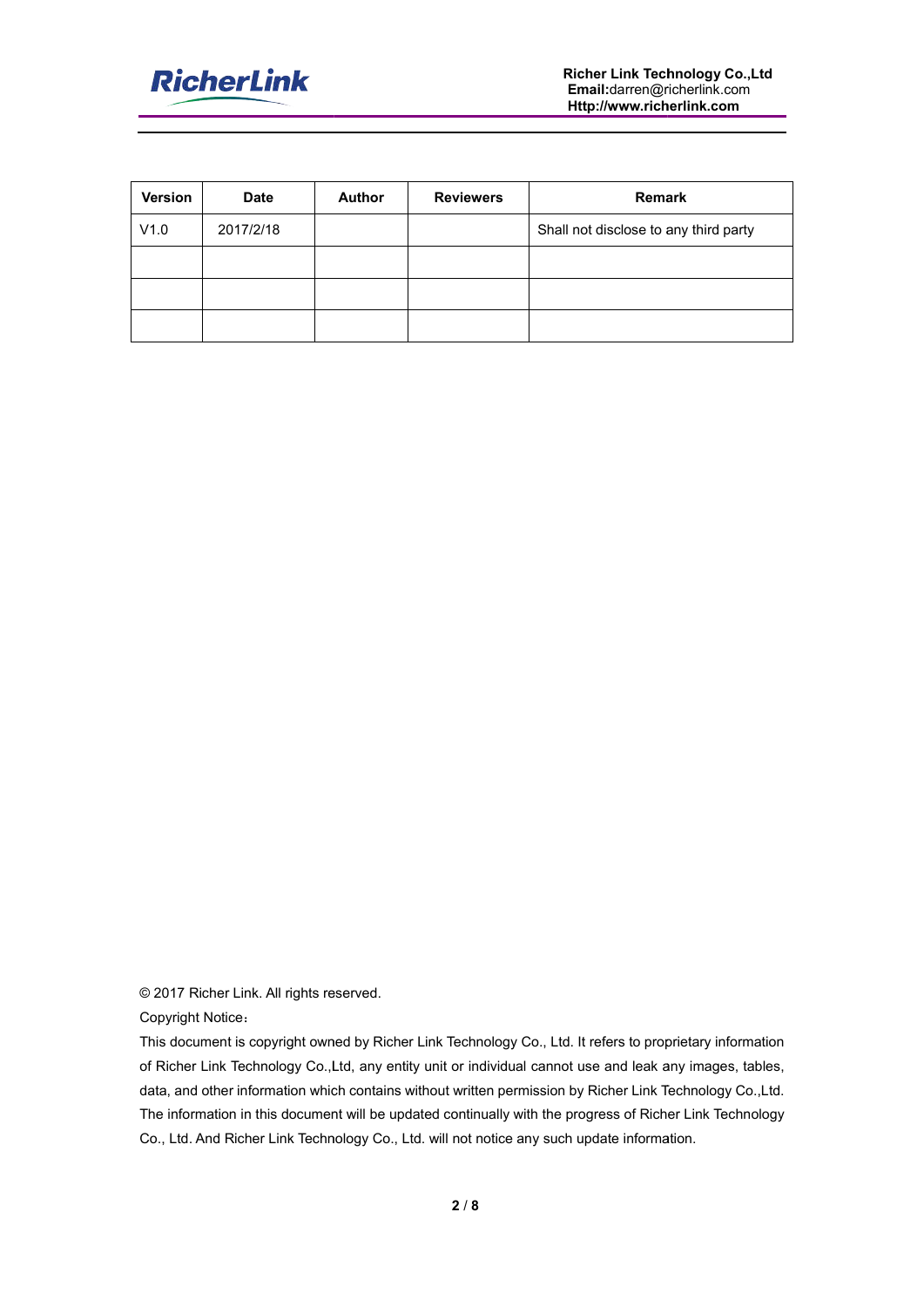

# **Contents**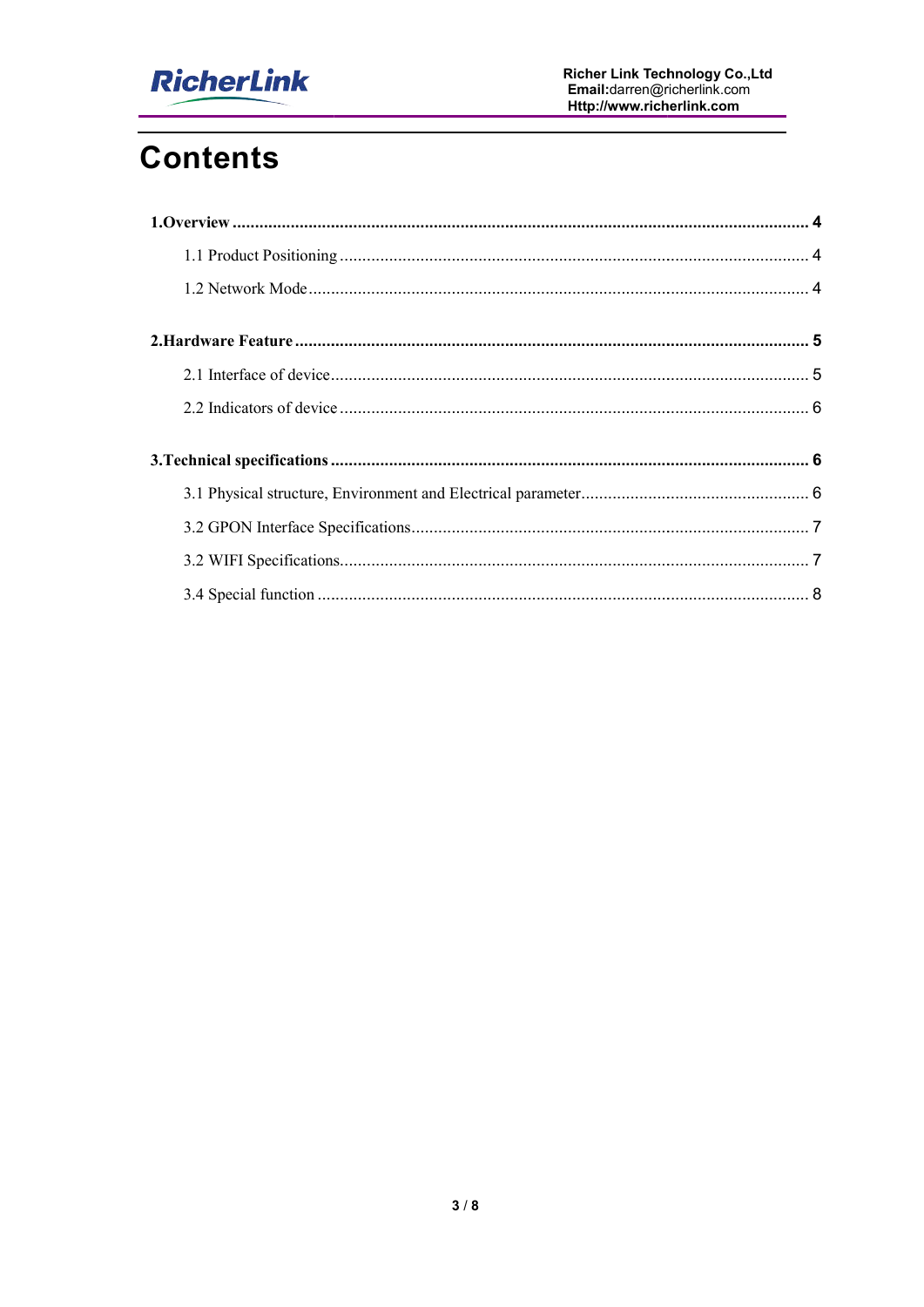

## **1.OVERVIEW**

#### **1.1 Product Positioning**

RL801GW terminal devices are designed for fulfilling FTTH and triple play service demand of fixed network operators or cable operators. The box is based on the mature Gigabit GPON RL801GW terminal devices are designed for fulfilling FTTH and triple play service dof fixed network operators or cable operators. The box is based on the mature Gigabit GPO technology, which have high ratio of performance WiFi(2T2R) , Layer 2/3.They are highly reliable and easy to maintain, with guaranteed QoS for WiFi(2T2R), Layer 2/3. They are highly reliable and easy to maintain, with guaranteed QoS for different service. And It is fully compliant with technical regulations such as ITU-T G.984.x and WiFi(2T2R), Layer 2/3. They are highly reliable and easy to maintain, with guaranteed QoS<br>different service. And It is fully compliant with technical regulations such as ITU-T G.984.<br>technical requirement of GPON Equipment

#### **1.2 Network Mode**

RL801GW is the FTTH mode terminal equipment which designed for indoor applications. Specific application refers to Picture 1 1-1 ment of GPON Equipment (V2.1 and above version) from China Telecom.<br> **k Mode**<br>
is the FTTH mode terminal equipment which designed for indoor applications.



Video/Network management Server

Picture 1 1-1 RL801GW products Network diagram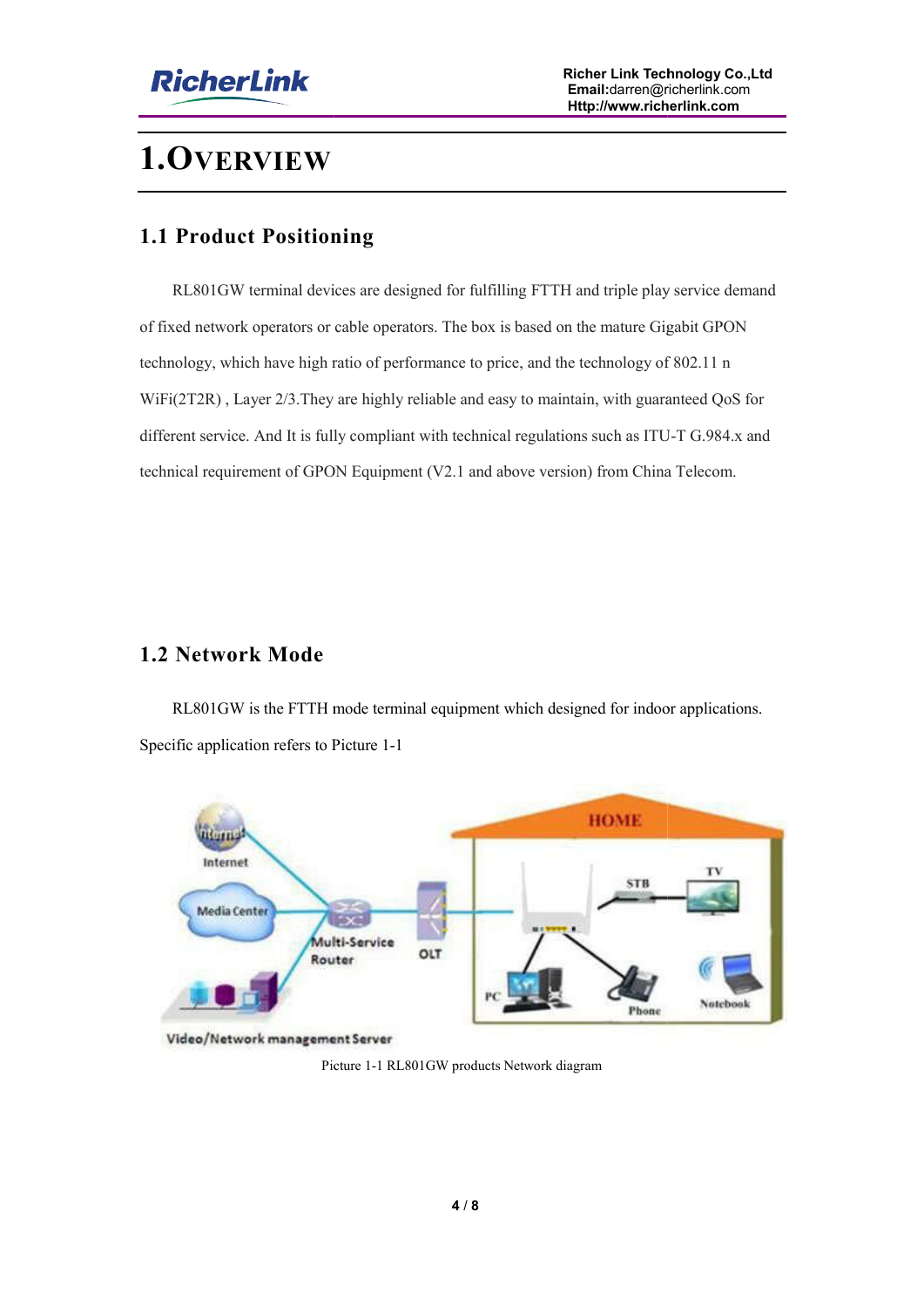

## **2.HARDWARE FEATURE**

#### **2.1 Interface of device**

RL801GW product figure as Picture 2 2-1



Picture 2-1 RL801GW product figure

|  | Table 2-1 Description RL801GW equipment Interface |  |  |
|--|---------------------------------------------------|--|--|
|  |                                                   |  |  |

| Port Type             | <b>Function</b>                                                             |
|-----------------------|-----------------------------------------------------------------------------|
| PON port              | Connect PON port with internet by SC type, single mode optical fiber cable  |
| LAN 1 port            | RJ45Port connects to local internet, 1 GE port automatically                |
| Reset button          | Press down reset button and keep 1-5 seconds to make the device restart and |
| (RST)                 | recover from the factory default Settings.                                  |
| PWR port (DC12)<br>V) | Connect with power adapter                                                  |
| Power turn on/off     | Power turn on/off                                                           |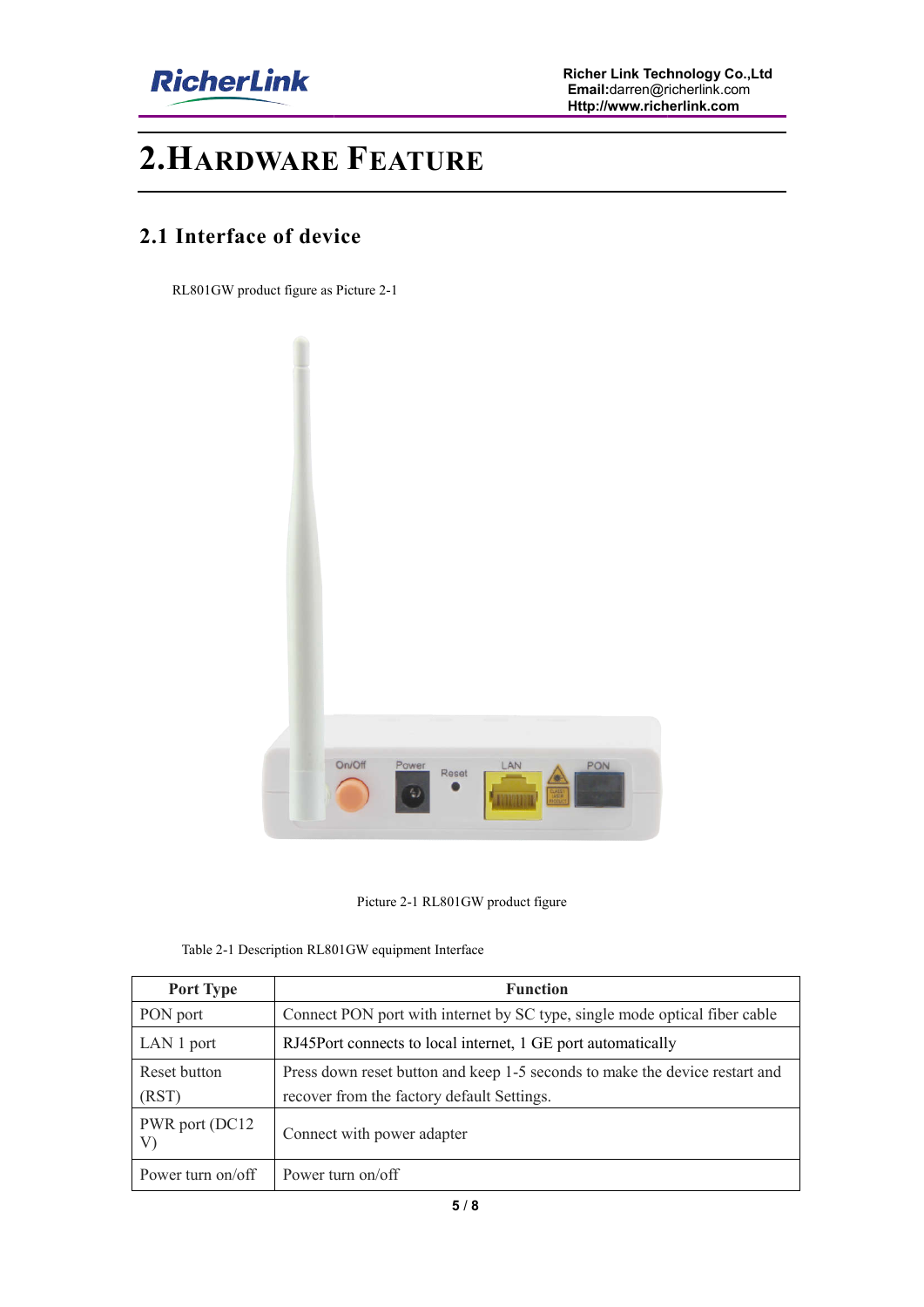

### **2.2 Indicators of device**

| Indicators      | status        | Description                                     |  |  |
|-----------------|---------------|-------------------------------------------------|--|--|
|                 | Light on      | ONU power supply normally                       |  |  |
| <b>POWER</b>    | Light off     | ONU no power supply                             |  |  |
|                 | Light on      | ONU link active                                 |  |  |
| <b>PON</b>      | Flash         | ONU manage to link                              |  |  |
|                 | Light off     | ONU receiving power rate lower than optical     |  |  |
|                 |               | receiver sensitivity                            |  |  |
| LOS             | <b>Blink</b>  | Device does not receive optical signals.        |  |  |
|                 | off           | Device has received optical signal.             |  |  |
| WIFI            | on            | WiFi turn on                                    |  |  |
|                 | off           | Device is power off or WiFi turn off            |  |  |
|                 | <b>Blink</b>  | WiFi turn on and with ongoing data transmission |  |  |
| <b>INTERNET</b> | <sub>on</sub> | Internet is effective.                          |  |  |
|                 | off           | Internet is ineffective.                        |  |  |
| ETH1            | Light on      | network port linked, but no data transmitting   |  |  |
|                 | Flash         | network port data pass                          |  |  |
|                 | Light off     | ONU no power supply or internet cable unlink    |  |  |

Table 2-2 RL801GW LED statement

# **3.TECHNICAL SPECIFICATI ECHNICAL SPECIFICATIONS**

#### **3.1 Physical structure, Environment and Electrical parameter**

Table 3-1 RL801GW specification and working environment

| Parameter                 | Nominal                                                  |
|---------------------------|----------------------------------------------------------|
| Dimension                 | $180$ mm×148mm×31mm (L×W×H)                              |
| Net weight                | $0.26$ kg                                                |
| Typical power consumption | <7W                                                      |
| <b>Noise</b>              | None                                                     |
| Cooling style             | Naturally cooling                                        |
| Power supply              | 12V DC (By external AC/DC adapter)                       |
| Installation style        | Support PC, wall mount or put inside of information box. |
| Environment               | $0 - 45$ °C                                              |
| Atmospheric pressure      | $70 - 106$ Kpa                                           |
| <b>MTBF</b>               | 50,000 hours                                             |
| <b>MTTR</b>               | 30minutes                                                |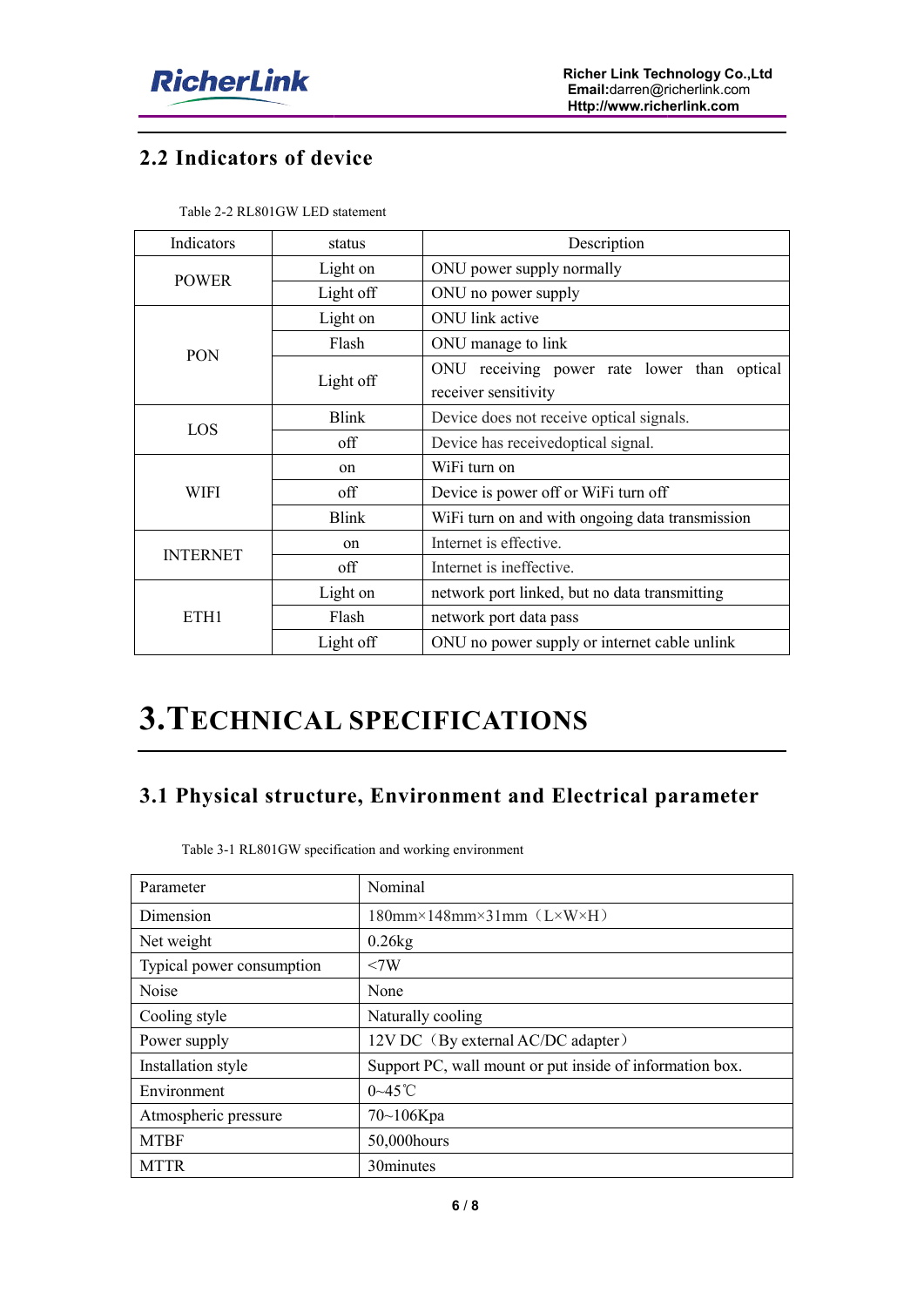

Parameter

Nominal

## **3.2 GPON Interface Specifications**

| Table 3-2 RL801GW GPON Interface |
|----------------------------------|
|                                  |

| Parameter                       | Nominal                                         |
|---------------------------------|-------------------------------------------------|
| Connector style                 | SC/PC                                           |
| PON quantity                    | 1                                               |
| Fiber style                     | Single mode                                     |
| Wavelength                      | TX: $1310 + (-20nm)$                            |
|                                 | RX: $1490 + (-10nm)$                            |
| PON interface standard          | ITU-T G.984.2/ITU-T G.984.3/ITU-TG.988 Class B+ |
| PON interface receiving rate    | 1.244Gpbs                                       |
| PON interface transmitting rate | 2.488Gpbs                                       |
| Output optical power            | Min:0dBm<br>$Max: +5dBm$                        |
| Optical receiver sensitivity    | Precede -28dBm                                  |
| The length of the optical link  | Max 20km                                        |

## **3.2 WIFI Specifications**

| Table 3-3 RL801GW WIFI Specifications |
|---------------------------------------|
|---------------------------------------|

| PON interface standard                                                  |                                            | ITU-T G.984.2/ITU-T G.984.3/ITU-TG.988 Class B+                                                                                                                   |  |
|-------------------------------------------------------------------------|--------------------------------------------|-------------------------------------------------------------------------------------------------------------------------------------------------------------------|--|
| PON interface receiving rate                                            |                                            | 1.244Gpbs                                                                                                                                                         |  |
| PON interface transmitting rate                                         |                                            | 2.488Gpbs                                                                                                                                                         |  |
|                                                                         | Output optical power                       | Min: 0dBm<br>Max: +5dBm                                                                                                                                           |  |
|                                                                         | Optical receiver sensitivity               | Precede-28dBm                                                                                                                                                     |  |
|                                                                         | The length of the optical link             | Max 20km                                                                                                                                                          |  |
| <b>3.2 WIFI Specifications</b><br>Table 3-3 RL801GW WIFI Specifications |                                            |                                                                                                                                                                   |  |
|                                                                         | Standard                                   | IEEE 802.11 b/g/n                                                                                                                                                 |  |
|                                                                         | Frequency                                  | 2.4~2.4835GHz                                                                                                                                                     |  |
|                                                                         | Transmission<br>speed                      | 2.4GHz Frequency:<br>IEEE 802.11b: 11/5.5/2/1M(Auto)<br>IEEE 802.11g: 54/48/36/24/18/12/9/6(Auto)<br>IEEE 802.11n: 270/243/216/162/108/81/54/27Mbps,up to 300Mbps |  |
|                                                                         | Channel number                             | 2.4GHz : 13                                                                                                                                                       |  |
| WiFi<br>parame                                                          | Spread-spectrum<br>Technique               | DSSS(Direct sequence spread spectrum)                                                                                                                             |  |
|                                                                         | Data Modulation                            | DBPSK、DQPSK、CCK and OFDM(BPSK/QPSK/16-QAM/64-QAM)                                                                                                                 |  |
| ter                                                                     | Sensitivity@PER<br>(Package error<br>rate) | 270M: -68dBm@10% PER; 130M:<br>-68dBm $@10\%$ PER;<br>108M: -68dBm@10% PER; 54M: -68dBm@10% PER<br>11M: -85dBm@8% PER; 6M: -88dBm@10% PER<br>1M: -90dBm@8% PER;   |  |
|                                                                         | Transmission                               | Indoor Maximum 120 meters; Outdoor Maximum 360 meters(The distance                                                                                                |  |
|                                                                         | distance                                   | depends on the environment)                                                                                                                                       |  |
|                                                                         | RF power                                   | 20dBm EIRP                                                                                                                                                        |  |